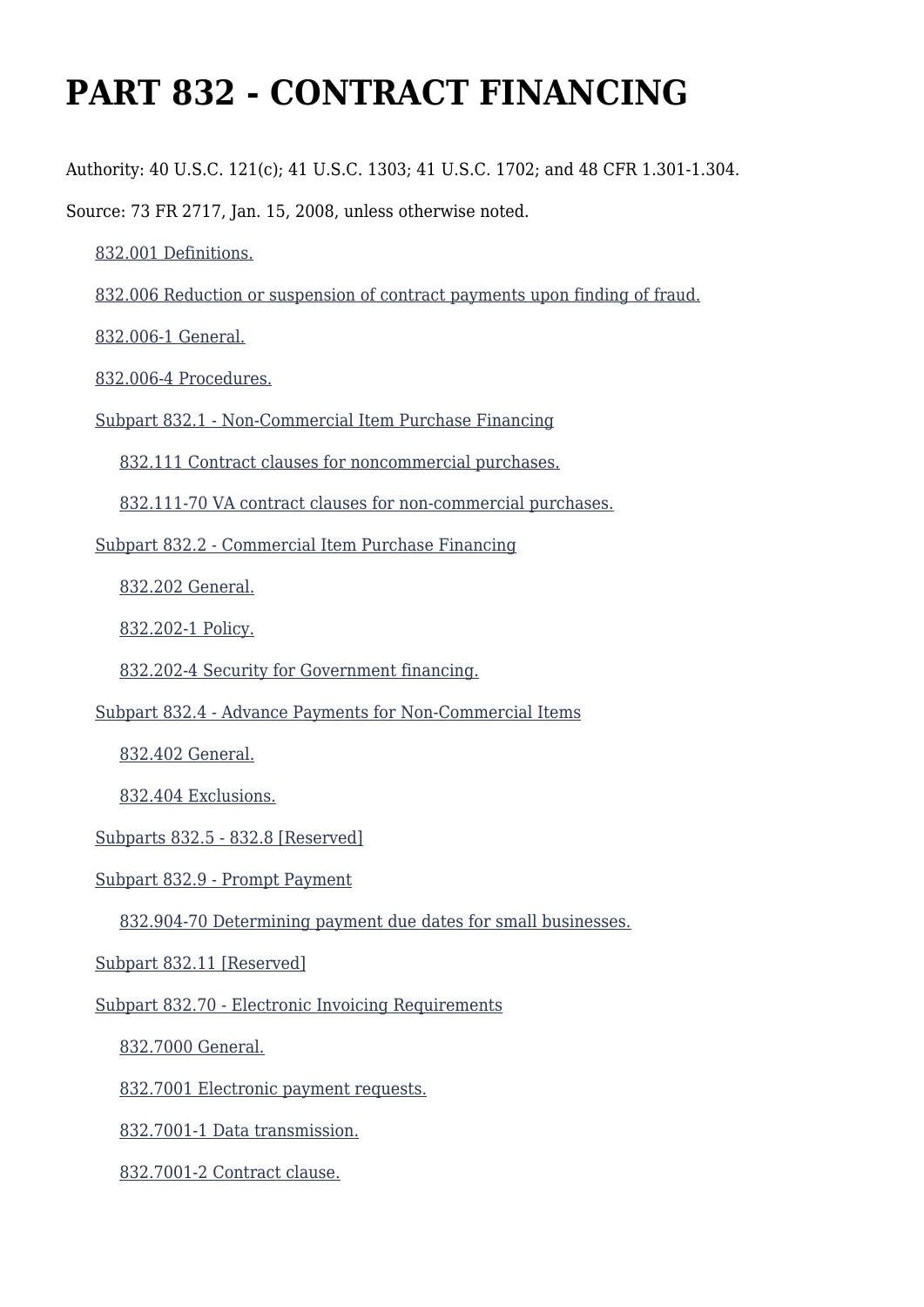# **832.001 Definitions.**

As used in this part:

(a) *Designated agency office* means the office designated by the purchase order, agreement, or contract to first receive and review invoices. This office can be contractually designated as the receiving entity. This office may be different from the office issuing the payment.

(b) *Electronic form* means an automated system transmitting information electronically according to the accepted electronic data transmission methods identified in 832.7002-1. Facsimile, email, and scanned documents are not acceptable electronic forms for submission of payment requests.

(c) *Payment request* means any request for contract financing payment or invoice payment submitted by a contractor under a contract.

### **832.006 Reduction or suspension of contract payments upon finding of fraud.**

### **832.006-1 General.**

(b) The Senior Procurement Executive (SPE) is authorized to make determinations that there is substantial evidence that contractors' requests for advance, partial, or progress payments are based on fraud and may direct that further payments to the contractors be reduced or suspended, as provided in FAR 32.006.

### **832.006-4 Procedures.**

(b) The Remedy Coordination Official (RCO) for VA is the Deputy Senior Procurement Executive (DSPE) who shall carry out the responsibilities of the Secretary or designee in FAR 32.006-4(b).

(e) The RCO shall carry out the responsibilities of the agency head in FAR 32.006-4(e) to notify the contractor of the reasons for the recommended action and of its right to submit information within a reasonable period of time in response to the proposed action under FAR 32.006.

(1) The notice of proposed action will be sent to the last known address of the contractor, the contractor's counsel, or agent for service of process, by certified mail, return receipt requested, or any other method that provides signed evidence of receipt. In the case of a business, the notice of proposed action may be sent to any partner, principal, officer, director, owner or co-owner, or joint venture. The contractor will be afforded an opportunity to appear before the RCO to present information or argument in person or through a representative and may supplement the oral presentation with written information and argument.

(2) The contractor may supplement the oral presentation with written information and argument. The proceedings will be conducted in an informal manner and without the requirement for a transcript. If the RCO does not receive a reply from the contractor within 30 calendar days, the RCO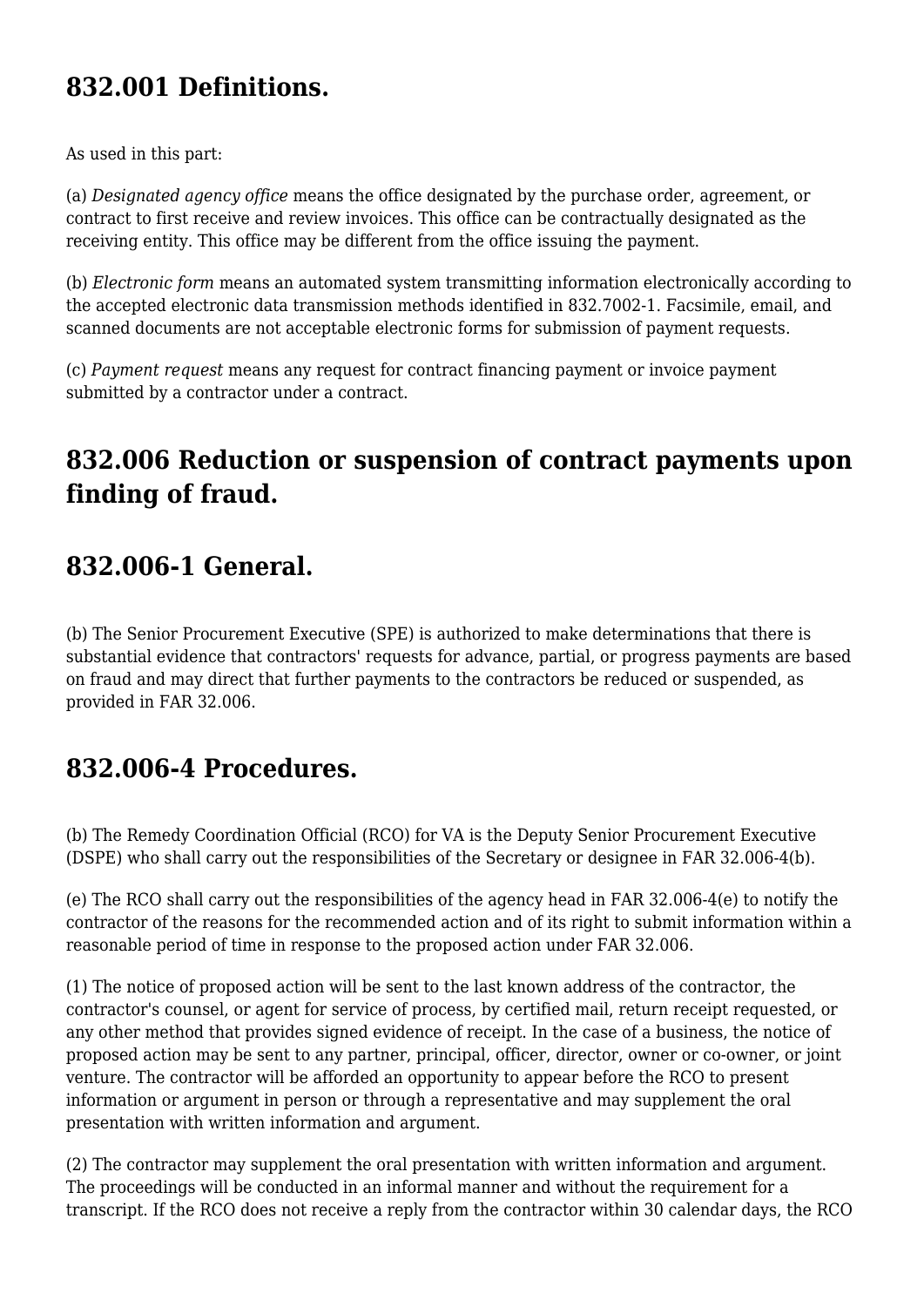will base his or her recommendations on the information available. Any recommendation of the RCO under FAR 31.006-4(a) and paragraph (b) of this section, must address the results of this notification and the information, if any, provided by the contractor. After reviewing all the information, the RCO shall make a recommendation to the SPE whether or not substantial evidence of fraud exists.

(g) In addition to following the procedures in FAR 32.006-4, the SPE shall provide a copy of each final determination and the supporting documentation to the contractor, the RCO, the contracting officer, and the Office of the Inspector General (OIG). The contracting officer will place a copy of the determination and the supporting documentation in the contract file.

# **Subpart 832.1 - Non-Commercial Item Purchase Financing**

### **832.111 Contract clauses for noncommercial purchases.**

#### **832.111-70 VA contract clauses for non-commercial purchases.**

(a)

(1) Insert the clause at 852.232-70, Payments Under Fixed-Price Construction Contracts (Without NAS-CPM) in solicitations and contracts that contain the FAR clause at 52.232-5, Payments Under Fixed-Price Construction Contracts, and if the solicitation or contract does not require use of the "Network Analysis System - Critical Path Method (NAS-CPM)."

(2) If the solicitation or contract includes guarantee period services, the contracting officer shall use the clause with its Alternate I.

(b)

(1) Insert the clause at 852.232-71, Payments Under Fixed-Price Construction Contracts (Including NAS-CPM), in solicitations and contracts that contain the FAR clause at 52.232-5, Payments Under Fixed-Price Construction Contracts, and if the solicitation or contract requires use of the "Network Analysis System - Critical Path Method (NAS-CPM)."

(2) If the solicitation or contract includes guarantee period services, the contracting officer shall use the clause with its Alternate I.

# **Subpart 832.2 - Commercial Item Purchase Financing**

### **832.202 General.**

### **832.202-1 Policy.**

(d) HCAs shall report, no later than December 31st of each calendar year, to the Senior Procurement Executive (SPE) and the DSPE, on the number of contracts for commercial items with unusual contract financing or with commercial interim or advance payments approved for the previous fiscal year. The report shall include the contract number and amount, the amount of the unusual contract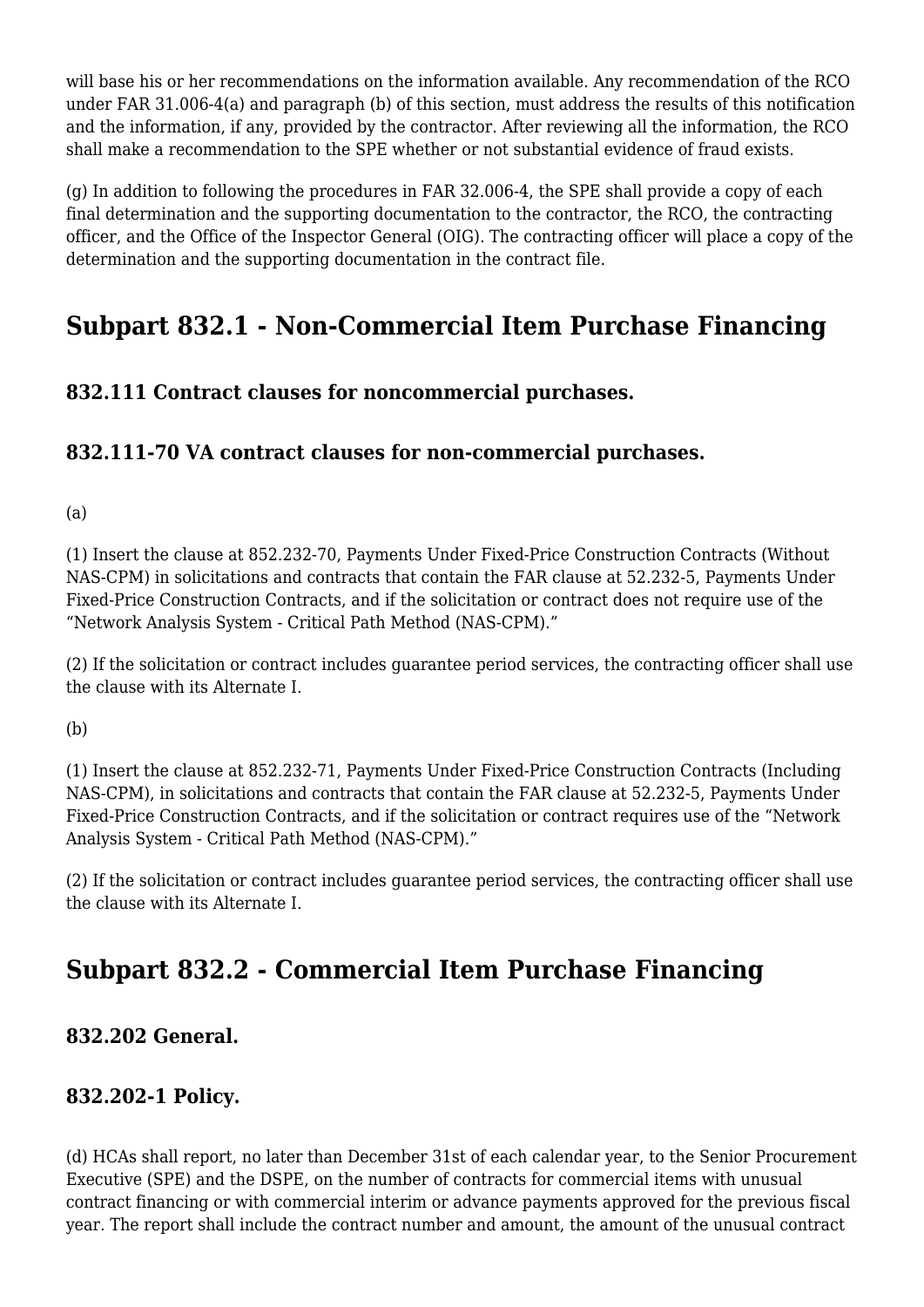financing or with commercial interim or advance payments approved, and the kind and amount of security obtained for the advance.

#### **832.202-4 Security for Government financing.**

(a)(2) An offeror's financial condition may be considered adequate security to protect the Government's interest when the Government provides contract financing. In assessing the offeror's financial condition, the contracting officer may obtain, to the extent required, the following information -

(i) A current year interim balance sheet and income statement and balance sheets and income statements for the two preceding fiscal years. The statements should be prepared in accordance with generally accepted accounting principles and must be audited and certified by an independent public accountant or an appropriate officer of the firm;

(ii) A cash flow forecast for the remainder of the contract term showing the planned origin and use of cash within the firm or branch performing the contract;

(iii) Information on financing arrangements disclosing the availability of cash to finance contract performance, the contractor's exposure to financial risk, and credit arrangements;

(iv) A statement of the status of all State, local, and Federal tax accounts, including any special mandatory contributions;

(v) A description and explanation of the financial effects of any leases, deferred purchase arrangements, patent or royalty arrangements, insurance, planned capital expenditures, pending claims, contingent liabilities, and other financial aspects of the business; and

(vi) Any other financial information deemed necessary.

# **Subpart 832.4 - Advance Payments for Non-Commercial Items**

### **832.402 General.**

 $(c)(1)(iii)$  The authority to make the determination required by FAR 32.402 $(c)(1)(iii)$  and to approve contract terms is delegated to the head of the contracting activity (HCA). The request for approval shall include the information required by FAR 32.409-1 and shall address the standards for advance payment in FAR 32.402(c)(2). HCAs shall report, no later than December 31st of each calendar year, to the Senior Procurement Executive (SPE) and the DSPE, on number of contracts for noncommercial items with advance payments approved in the previous fiscal year. The report shall include the contract number and amount, the amount of the advance payment, and the kind and amount of security obtained for the advance.

#### **832.404 Exclusions.**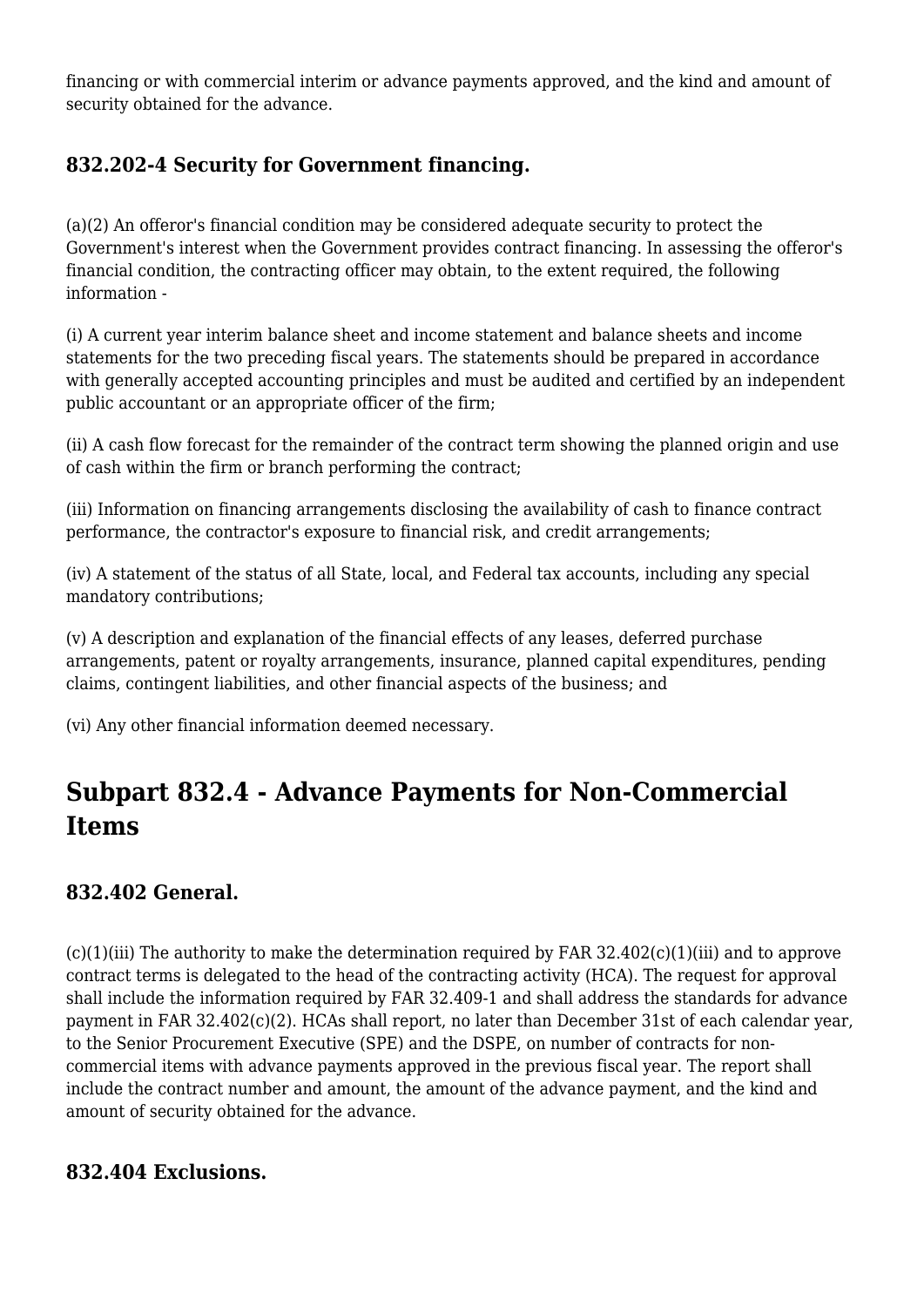(1) As permitted by 31 U.S.C. 3324(d)(2), VA allows advance payment for subscriptions or other charges for newspapers, magazines, periodicals, and other publications for official use, notwithstanding the provisions of 31 U.S.C. 3324(a). The term "other publications" includes any publication printed, microfilmed, photocopied or magnetically or otherwise recorded for auditory or visual use.

(2) As permitted by 31 U.S.C. 1535, VA allows advance payment for services and supplies obtained from another Government agency.

(3) As permitted by 5 U.S.C. 4109, VA allows advance payment for all or any part of the necessary expenses for training Government employees, including obtaining professional credentials under 5 U.S.C. 5757, in Government or non-Government facilities, including the purchase or rental of books, materials, and supplies or services directly related to the training of a Government employee.

# **Subparts 832.5 - 832.8 [Reserved]**

### **Subpart 832.9 - Prompt Payment**

#### **832.904-70 Determining payment due dates for small businesses.**

Pursuant to Office of Management and Budget Memorandum M-11-32, Accelerating Payments to Small Businesses for Goods and Services, contracting officers shall, to the full extent permitted by law, make payments to small business contractors as soon as practicable, with the goal of making payments within 15 days of receipt of a proper invoice and confirmation that the goods and services have been received and accepted by the Federal Government.

# **Subpart 832.11 [Reserved]**

### **Subpart 832.70 - Electronic Invoicing Requirements**

Source: 83 FR 49306, Oct. 1, 2018, unless otherwise noted.

#### **832.7000 General.**

This subpart prescribes policy requirements for submitting and processing payment requests in electronic form.

#### **832.7001 Electronic payment requests.**

(a) The contractor shall submit payment requests in electronic form unless directed by the